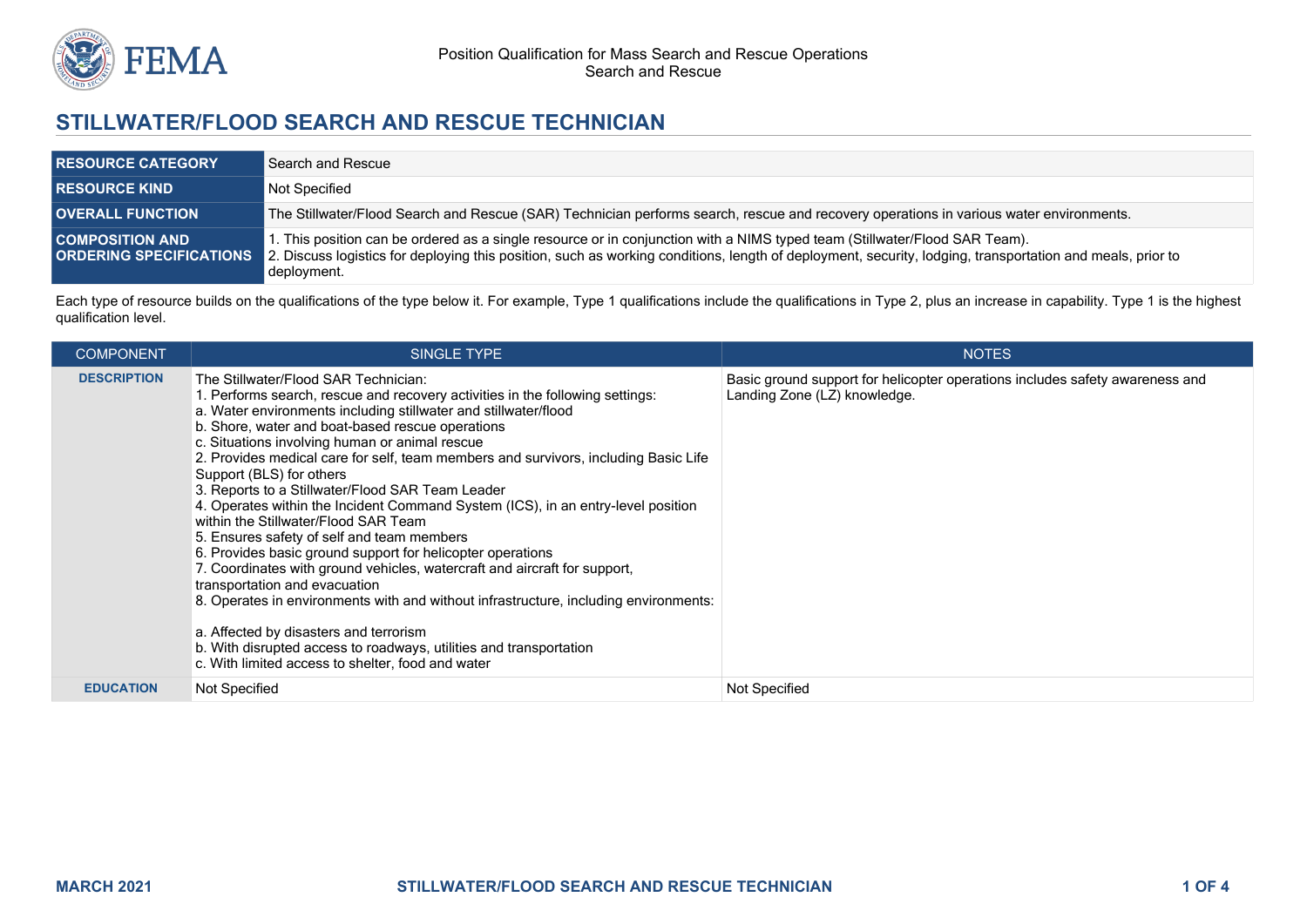

| <b>COMPONENT</b>                          | SINGLE TYPE                                                                                                                                                                                                                                                                                                                                                                                                                                                                                                                                                                                                                                                                                                                                                                                                                                                                                                                                                                                               | <b>NOTES</b>                                                                                                                                                                                                                                                         |
|-------------------------------------------|-----------------------------------------------------------------------------------------------------------------------------------------------------------------------------------------------------------------------------------------------------------------------------------------------------------------------------------------------------------------------------------------------------------------------------------------------------------------------------------------------------------------------------------------------------------------------------------------------------------------------------------------------------------------------------------------------------------------------------------------------------------------------------------------------------------------------------------------------------------------------------------------------------------------------------------------------------------------------------------------------------------|----------------------------------------------------------------------------------------------------------------------------------------------------------------------------------------------------------------------------------------------------------------------|
| <b>TRAINING</b>                           | Completion of the following:<br>1. Training outlined for the NIMS Type 2 Land SAR Technician<br>2. National Fire Protection Association (NFPA), ASTM International (ASTM) or<br>equivalent water-based SAR training program that the Authority Having Jurisdiction<br>(AHJ) has verified and that covers the following position-specific skills and aptitudes:<br>a. Swiftwater rescue awareness<br>b. Nighttime water SAR operations<br>c. Search methods in stillwater and stillwater/flood environments<br>d. Water rescue scene management and dynamic risk assessment<br>e. Basic boat handling with paddle and rope systems<br>f. Specialized rescue equipment<br>g. Extrication techniques<br>h. Animal hazards and safety protocols<br>i. Use, care, inspection and maintenance of related Personal Protective Equipment<br>(PPE) tools, devices and equipment specific to this position                                                                                                          | Not Specified                                                                                                                                                                                                                                                        |
| <b>EXPERIENCE</b>                         | 1. Completion of Stillwater/Flood SAR Technician Position Task Book (PTB), or<br>equivalent AHJ documentation, including the following tasks:<br>a. Understand search procedures in the water environment<br>b. Demonstrate swimming and maneuvering skills<br>c. Understand and apply relevant rescue techniques, including Talk, Reach, Throw,<br>Row, Tow and Helicopter<br>d. Demonstrate rigging and operating of rope systems<br>e. Demonstrate awareness of flooding and associated hazards and their impact on<br>medical problems associated with water<br>f. Identify and explain the hazards and implications of entrapment<br>g. Identify and explain the hazards and difficulties of working in darkness and<br>reduced-visibility conditions, and explain how to apply suitable control measures<br>2. Ability to carry out the following:<br>a. Rescue procedures in a stillwater and stillwater/flood environment during day and<br>night operations<br>b. Rope rescue<br>c. Water rescue | NFPA 1006: Standard for Technical Rescue Personnel Professional Qualifications<br>and NFPA 1670: Standard on Operations and Training for Technical Search and<br>Rescue Incidents address additional knowledge, skills and abilities that apply to this<br>position. |
| <b>PHYSICAL/MEDICAL</b><br><b>FITNESS</b> | 1. Arduous<br>2. Meets minimum physical fitness and swimming standards, in accordance with the<br>AHJ's job-related physical ability test (JRPAT)<br>3. Maintains AHJ-determined physical fitness standards suitable for the environment<br>and typing; NFPA 1582: Standard on Comprehensive Occupational Medical<br>Program for Fire Departments meets or exceeds this physical fitness standard<br>4. Maintains immunizations in accordance with the U.S. Department of Health and<br>Human Services Centers for Disease Control and Prevention's (CDC) immunization<br>recommendations                                                                                                                                                                                                                                                                                                                                                                                                                 | The NIMS Guideline for the National Qualification System (NQS) defines<br>physical/medical fitness levels for NIMS positions.                                                                                                                                        |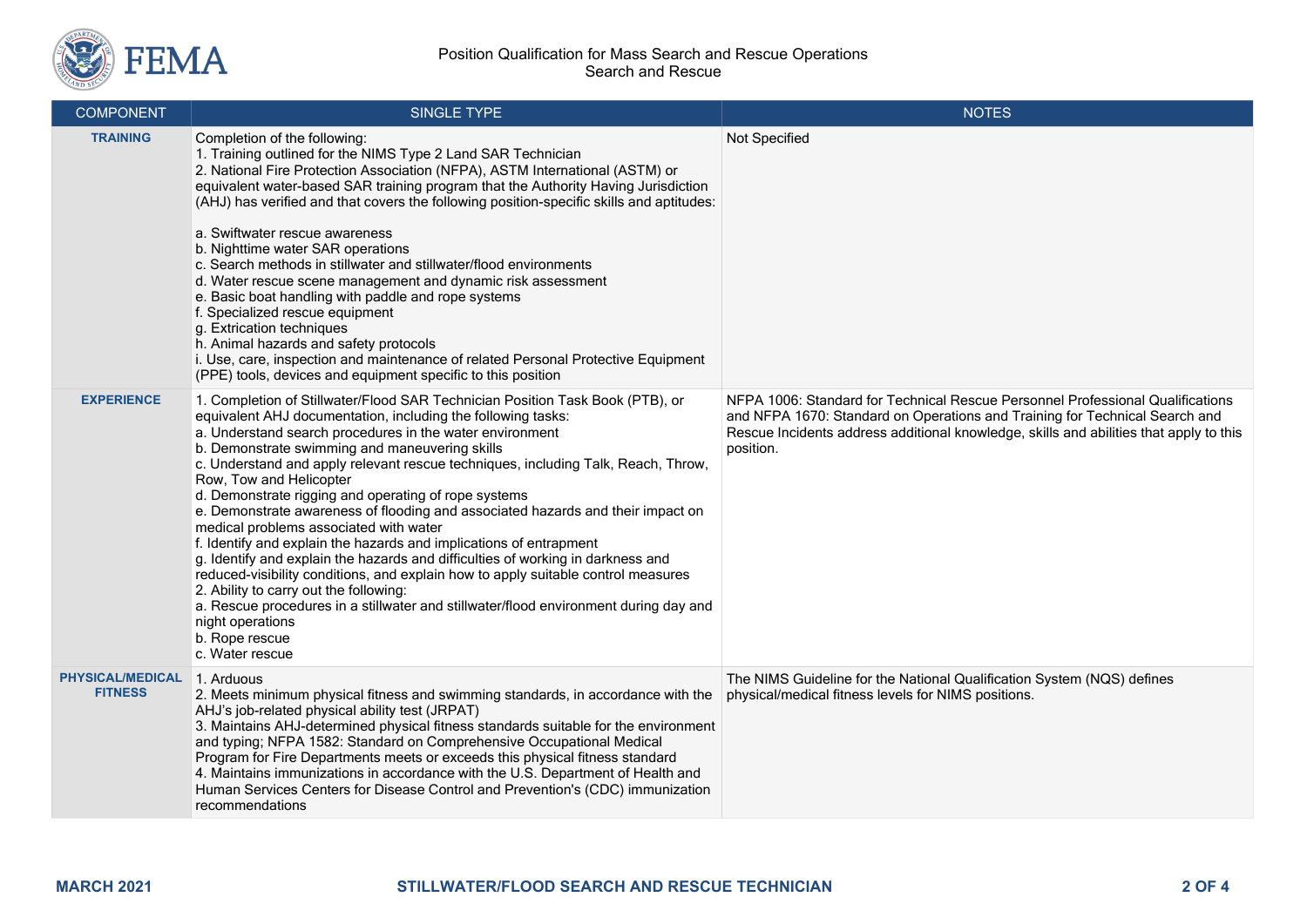

## Position Qualification for Mass Search and Rescue Operations Search and Rescue

| <b>COMPONENT</b>                                                                            | SINGLE TYPE                                                                                                                                                                                                                                                                                                                                                                | <b>NOTES</b>                                                                                                                                                                                                                                                    |
|---------------------------------------------------------------------------------------------|----------------------------------------------------------------------------------------------------------------------------------------------------------------------------------------------------------------------------------------------------------------------------------------------------------------------------------------------------------------------------|-----------------------------------------------------------------------------------------------------------------------------------------------------------------------------------------------------------------------------------------------------------------|
| <b>CURRENCY</b>                                                                             | L. Annual refresher of related SAR skills and abilities in water environments<br>2. Functions in this position during an operational incident, planned event, exercise,<br>drill or simulation at least once every three years<br>3. Background checks as applicable law permits or requires<br>4. Keeps immunizations up to date and commensurate with mission assignment | Provider must carry out and use any background checks as applicable law specifies.<br>This may include a background check completed within the past 12 months; a sex-<br>offender registry check; and a local, state and national driving and criminal history. |
| <b>PROFESSIONAL AND</b><br><b>TECHNICAL</b><br><b>LICENSES AND</b><br><b>CERTIFICATIONS</b> | AHJ-required BLS-level medical care certification or recertification                                                                                                                                                                                                                                                                                                       | AHJ determines which emergency medical certifications meet the minimum criteria,<br>which could include first aid, cardiopulmonary resuscitation (CPR) and BLS.                                                                                                 |